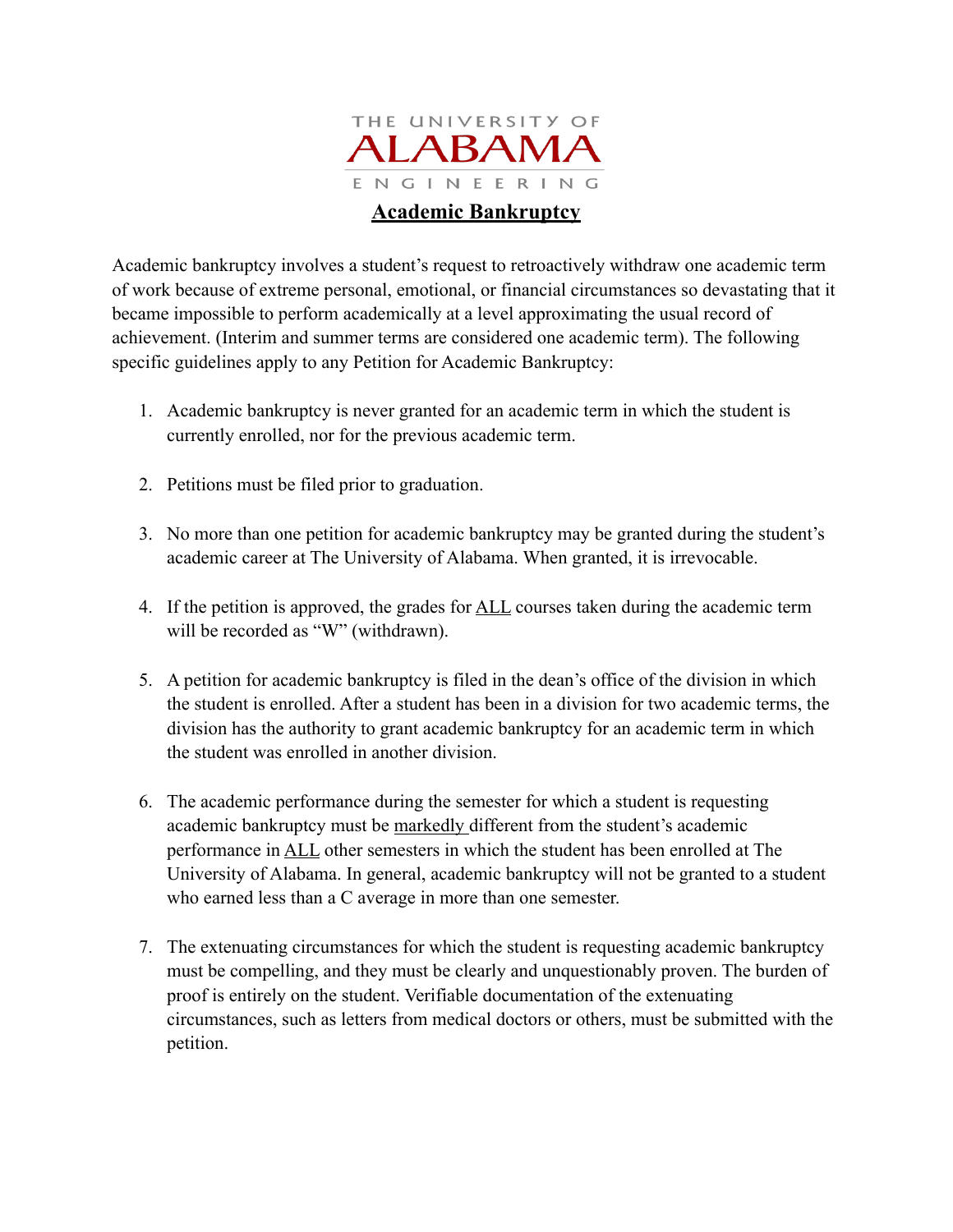When academic bankruptcy is granted, a student is withdrawn from **ALL** courses in which the student was enrolled during the semester including those in which the student received passing grades. A student may not enroll in any course which one of the "withdrawn" courses is a prerequisite until he or she has received a passing grade in the prerequisite course.

September 2012



## **PETITION FOR ACADEMIC BANKRUPTCY**

| <b>Full Name:</b>                 | <b>Student CWID:</b>       |
|-----------------------------------|----------------------------|
| (Print/Clearly)                   |                            |
| <b>Local Mailing Address:</b>     | <b>Local Phone Number:</b> |
|                                   |                            |
|                                   |                            |
| <b>Program/Engineering Major:</b> |                            |
|                                   |                            |

I hereby request academic bankruptcy for the  $($ semester or term). My reasons for this request are explained in detail in the attached statement. I understand, if this petition is approved, the following will apply:

- 1. ALL grades for the term in question will be changed to "W"
- 2. The grade changes are irrevocable
- 3. I cannot enroll in a course for which any of the "withdrawn" courses are a prerequisite until I have a passing grade in the prerequisite course.
- 4. Bankruptcy can be granted no more than once during my enrollment at The University of Alabama

Signed: \_\_\_\_\_\_\_\_\_\_\_\_\_\_\_\_\_\_\_\_\_\_\_\_\_\_\_\_\_\_\_\_\_\_\_\_\_\_\_\_\_ Date: \_\_\_\_\_\_\_\_\_\_\_\_\_\_\_\_\_\_\_\_\_\_\_\_\_

Student Signature

FORM TO BE RETURNED TO ENGINEERING STUDENT SERVICES, 290 Hardaway Hall

**College of** 

Action: Comments: